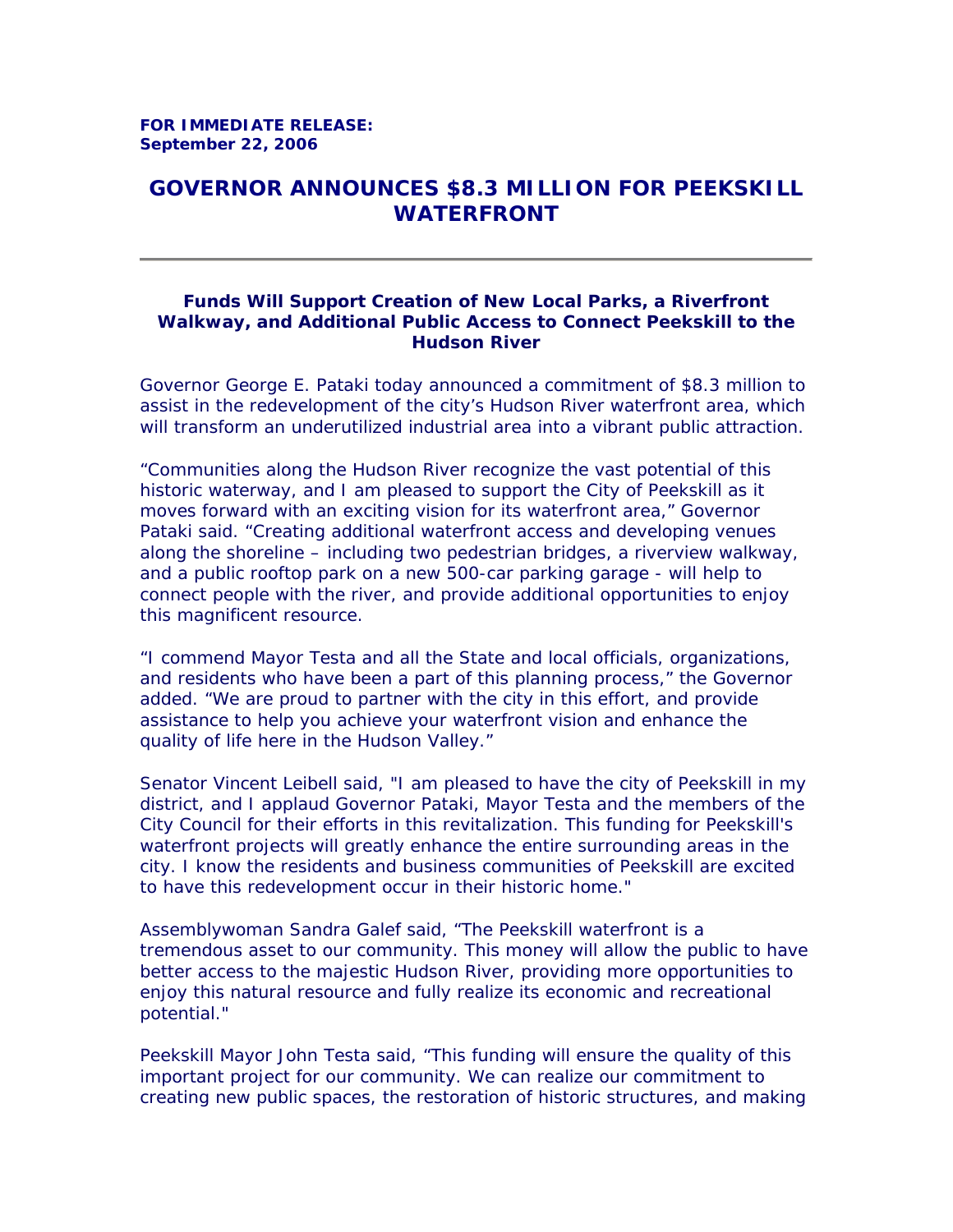our waterfront area the destination place along the Hudson. We thank Governor Pataki for his continued support and shared vision for Peekskill."

The city's Waterfront Redevelopment Plan was developed by the city to promote the reorientation of an underutilized area into a mixed use neighborhood with various water-enhanced uses.

The \$8.3 million will be used for the following projects:

• A new Lincoln Plaza at the base of Central Ave. to the west of Water St. – \$1,135,000

The plaza will serve as a focal point for the revitalized waterfront area. The plaza and public gathering space, adjacent to the Lincoln Depot Museum at Peekskill Landing Park, will include a fountain, reflecting pools, benches, and other amenities, as well as retail planned at the northern end.

• A "Riverview Walk" pedestrian promenade – \$675,000

The new ten foot-wide promenade will connect the recently-completed Annsville Trail to Lincoln Plaza, and will include decorative pavers, special lighting, and extensive landscaping.

• Construction of pedestrian bridges to Peekskill Landing Park – \$1,475,000 (2 projects)

The Southern Pedestrian Bridge, which will connect the new, public Lincoln Plaza and Lincoln Depot Museum to Peekskill Landing Park. This bridge will include an elevator and will be accessible to individuals with disabilities. (\$950,000)

The Northern Pedestrian Bridge, which will connect the new Main Street Arrival Park with the northern end of Peekskill Landing Park. (\$525,000)

• Construction of a 500-car commuter parking garage with rooftop park  $-$  \$985,000

The new parking garage will be built into the hill facing the Peekskill Train Station to minimize the visual impact. The roof will be level with South Street, allowing this area to be used as a public space.

• Refurbishment of the Centennial Firehouse – \$1,000,000

This turn-of-the-century brick firehouse will undergo a complete restoration for adaptive reuse. Originally slated for demolition, this